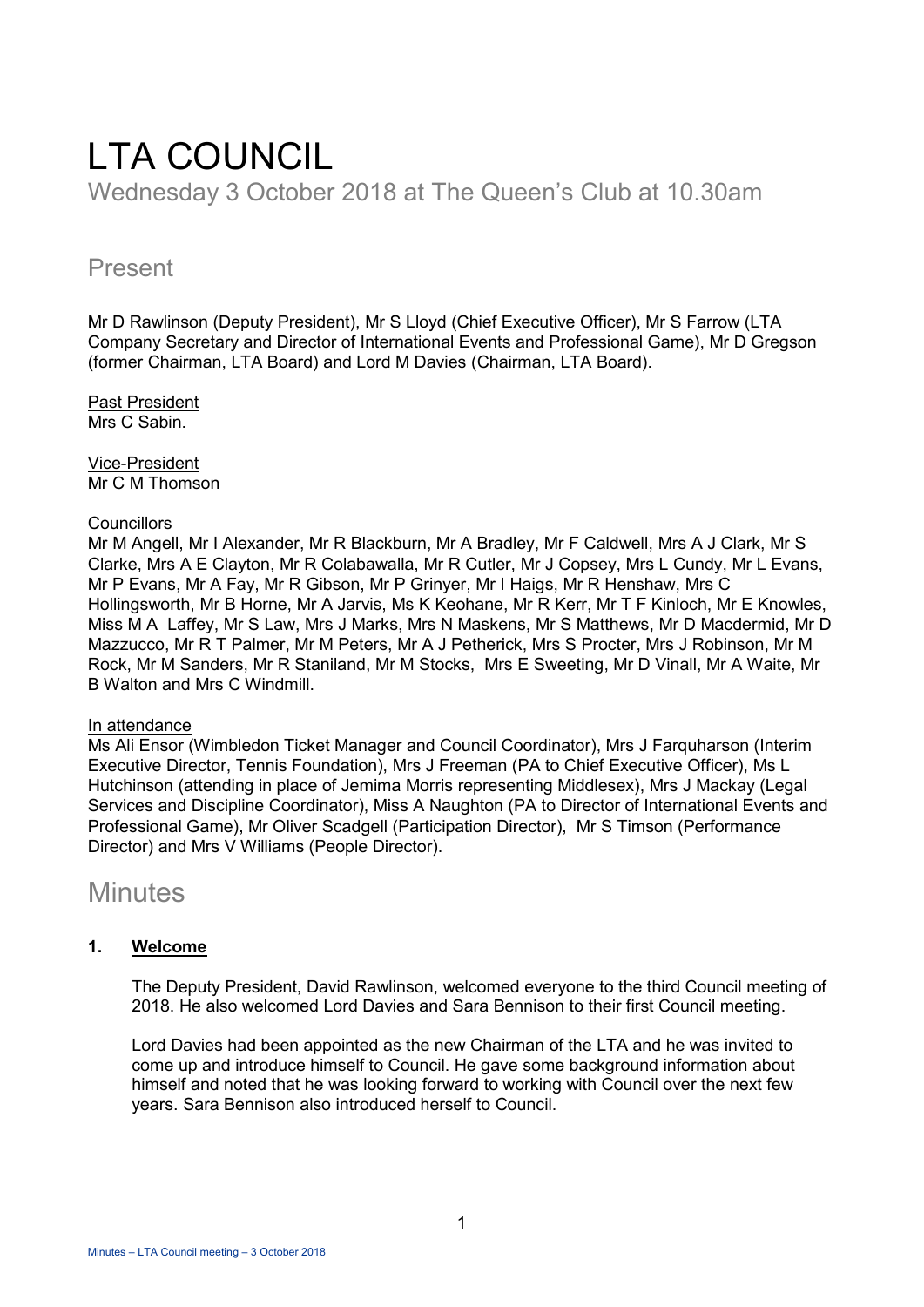### **2. Apologies for Absence**

The following apologies for absence had been received; Ms F Awoderu, Mr S Baddeley, Ms R Baillache, Mr J Baker, Ms N Cavaday, Mr C Howarth, Mr P Nicholson, Ms J Morris, Mr R Stoakes, Mr H Stow and Sir David Tanner.

#### **3. Declarations of Interests**

Members of Council were asked to declare an interest as necessary if a relevant item was discussed.

#### **4. Minutes of Meeting held on Thursday 17 May 2018**

The minutes of the Council meeting held on 17 May 2018 were approved.

#### **5. Matters Arising**

There were no specific matters arising that were not already covered within the agenda.

#### **6. Deputy President's Report**

The Deputy President's Report had been included within the Council pack and was taken as read.

Further to his report, the Deputy President thanked all of those Councillors who had attended the recent Davis Cup tie in Glasgow. He also shared the good news about Bath being the host city for the next Great Britain Fed Cup tie in February 2019. This would be the first home tie for 25 years.

The Deputy President also explained the LTA Meritorious Service Award nomination process. He asked Councillors to consider whether their County/Organisation would like to nominate a volunteer to receive an award at the next AGM. If so, they were requested to submit the nomination to Sheila Wall by 14 December 2018 for consideration by the Council Nominations Committee. He added that the criteria for a Meritorious Service Awards would be circulated with the minutes of this meeting.

#### **7. LTA Chairman's Report**

The LTA Chairman's report had been circulated in advance of the meeting and was taken as read.

David Gregson highlighted some points in addition to his report. He expressed the importance of the LTA financial position and that work had to be done to align certain areas so that reserves were not used in the future. He also noted that he was delighted with the new Board appointments. Lord Davies would make a great Chairman, combined with Rachel Baillache, bringing some new, specific skills and experience to the Board, alongside Sir David Tanner and Sara Bennison who had been appointed earlier in the year.

He also explained that the overall income of the LTA was down for a number of reasons including; reduced funds from the All England Club due to the No1 Court roof development as well as significantly increased spending in completely necessary areas such as safeguarding and the technology system upgrade.

The Deputy President thanked David Gregson for his update. He also highlighted that this would be David's last Council meeting with Lord Davies recently being appointed as Chairman. He thanked him for all of his time and commitment to the LTA and wished him well and every success in the future.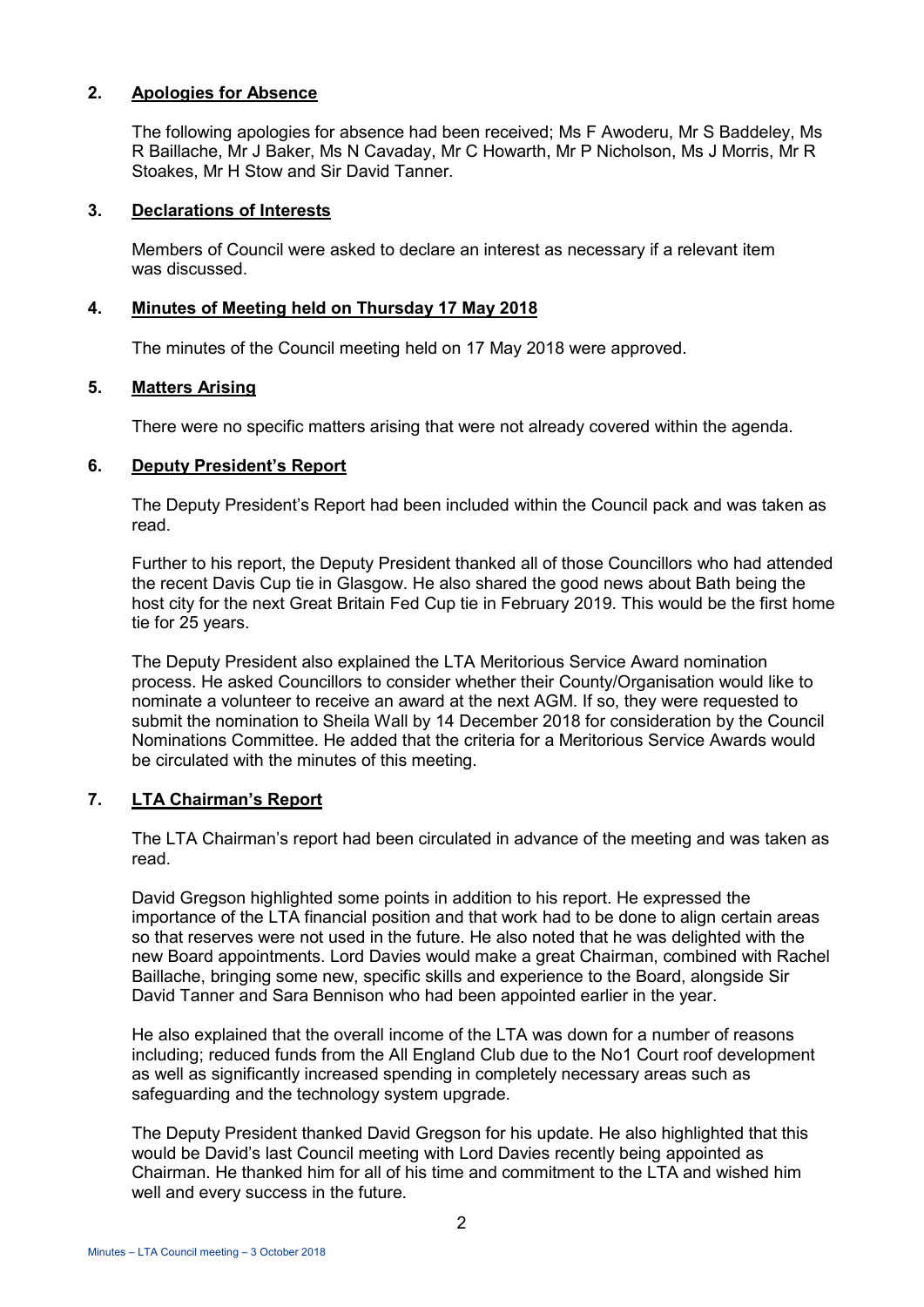David Gregson also expressed his thanks and noted that his time as Chairman had been a great privilege. He was proud of British Tennis and he would continue to be a committed supporter of the sport. He highlighted what he thought were the biggest differences in British Tennis today compared to when he was appointed as Chairman six years ago. He noted that there was now great partnership working, a desire for humility among the LTA at all levels and an increased amount of trust particularly between the Board and Council.

#### **8**. **LTA Chief Executive's Update**

#### 8.1 Strategic Planning Update

The Chief Executive's business update was included in the pack and taken as read. He went on to present to Council the new strategic plan for British Tennis, setting out the new vision and mission. Olly Scadgell, Participation Director, also provided an update on the Regional Team structure.

#### 8.2 Break-out Session

Simon Timson, Performance Director, facilitated a break-out session with Council in order for them to discuss the integration and promotion of disability tennis in counties.

Simon Timson explained that all of the Councillor's feedback would be collected, typed up and fed into Executive meetings.

The meeting broke for lunch at 1.10 pm and resumed again at 2.00 pm.

#### **9 Performance Update**

Simon Timson provided an update on the Performance Player Pathway. He set out that it was important for everyone to continue promoting the key elements of the Pathway and the aspects that fed into it. An animation video was shown which explained what the Pathway was and how it worked (there is a link to it on the LTA website [\(https://www.youtube.com/watch?v=knsAyY82WZ0\)](https://www.youtube.com/watch?v=knsAyY82WZ0).

There was a responsibility for the Pathway to provide a life shaping experience for potential players being delivered now as part of the wider Performance Strategy. This was particularly important at the Local Player Development Centre (LPDC) level. If the strategy was going to be successful then a key aspect would be to assure parents that the Pathway offers their children a successful lifestyle and that it would not be focused completely on playing tennis.

A further video was shown to Council with set out the importance of National Academies and preparing players for the Pro Tour.

Simon Timson answered some questions from Council. He explained that managing the personal expectations of players and parents at the low level of the Pathway was difficult and that the LTA had to get better at inducting parents and players at the LPDC level and explaining that it would take a lot of hard work and commitment to keep progressing up the Pathway.

He also clarified that those British players at a higher level who were now training abroad would have the choice to attend the National Academies. It would be their choice and the LTA would be working to put more funds into grant giving companies which could assist with the player's finances. He added that the appointment of the Head Coach at the academies could be a crucial deciding factor for those players.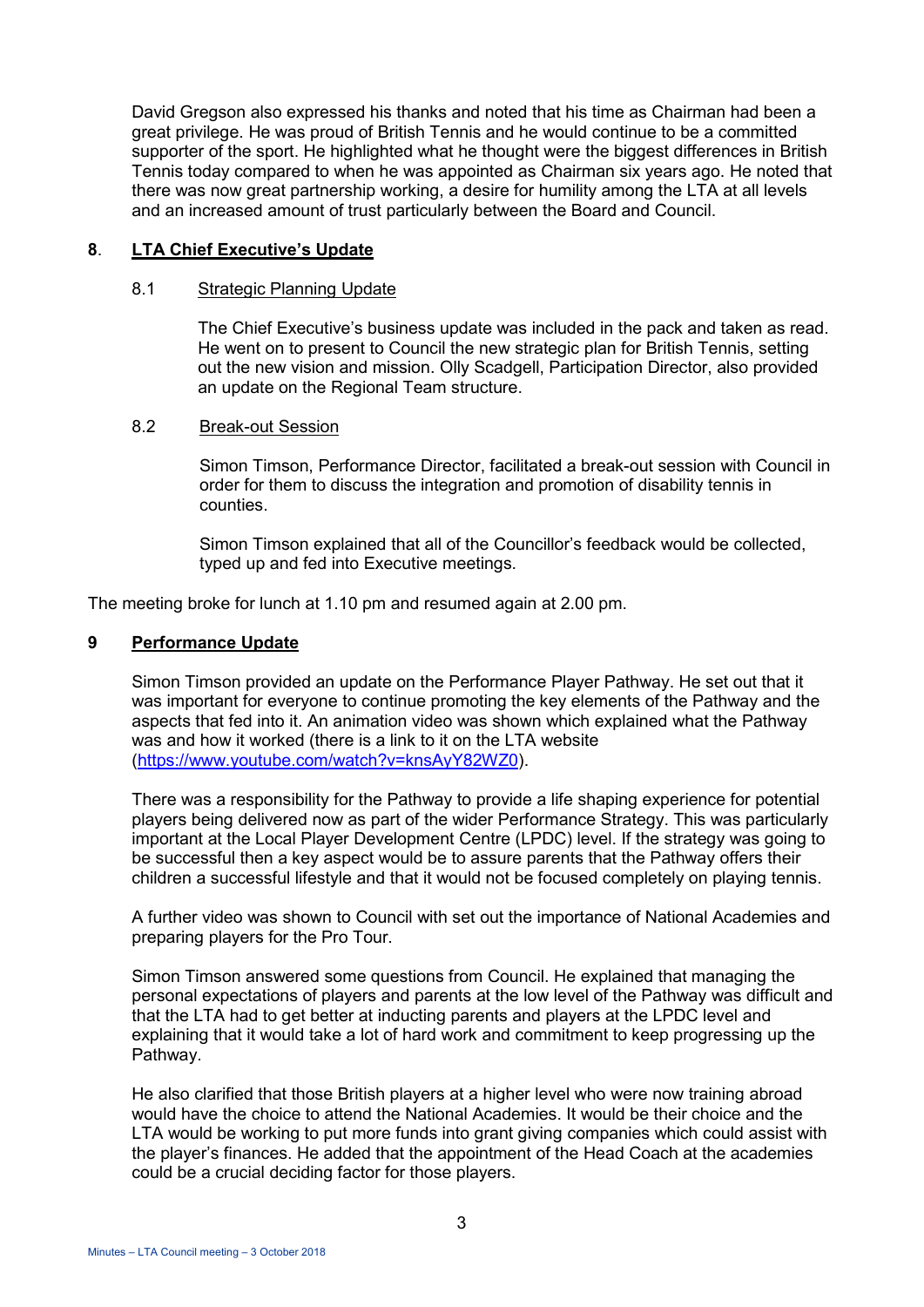He confirmed that mental health and psychology was a key aspect of the Pathway. The LTA worked closely with psychologists specialising in adolescent and child psychology and they worked closely with the players, regularly analysing their behaviours, in order to support them and create a good tennis environment throughout the Pathway.

Andrew Petherick noted a declaration of interest as a member of David Lloyd Leisure when asking if it was still intended to use the clubs to fill in potential gaps at the LPDC level. Simon Timson responded that the LTA was still working with David Lloyd Leisure and other partners.

#### **10. Participation**

Olly Scadgell provided an update on the progress of the Participation business objectives. There continued to be a decline in overall monthly participation so there needed to be a review into how things could be done differently in order to improve this. There had been an increase in membership at focus clubs as well as a growth in court bookings and active ClubSpark accounts. There had also been an increase in the number of children attending 11U programmes such as Mini Tennis.

This year had also seen the implementation of Safeguarding Minimum Standards for all LTA Registered Venues and Olly Scadgell thanked Councillors for all of their work to support this project.

There were some other good points to note including the success of Team Tennis this year as well as growth in Team Challenge and strong County Championships.

Olly Scadgell answered questions from Council. He clarified that the overall participation figure was measured by the LTA's own tracker, which was a useful trend mapper. However, it was worth considering if the LTA's performance should continue to be measured on the result of that tracker or if it should be measured on certain interventions that could be put in place to work towards improving participation.

#### **11. Major Events 2018 Review**

Stephen Farrow, Director of International Events and Professional Game, provided a review of the 2018 Major Events.

He started off by highlighting the Fed Cup tie due to take place in Bath next year. It would be great opportunity to improve the visibility of the sport and women's tennis in a region that had rarely seen professional tennis, and no women's professional tennis since 1972.

He thanked Councillors for all of their support throughout the grass court season as well as thanking officials, volunteers and venues which had worked hard to contribute towards successful major events in 2018.

A lot of work had gone into changing the look and feel of all of the events in line with the new sponsors; Fever-Tree, Nature Valley and Fuzion 100. It was a big task but it had been done well and in a short turnaround time.

The Nature Valley Open in Nottingham had gone well, with a family fun weekend taking place before the main draw which was a great success. The event had continued to grow over the last few years. There was a strong player field with 8 Top 50 WTA players and 2 Top 100 ATP players.

The Nature Valley Classic in Birmingham saw Petra Kvitova win her second consecutive title there since her return after her hand injury. The overall attendance and financial position of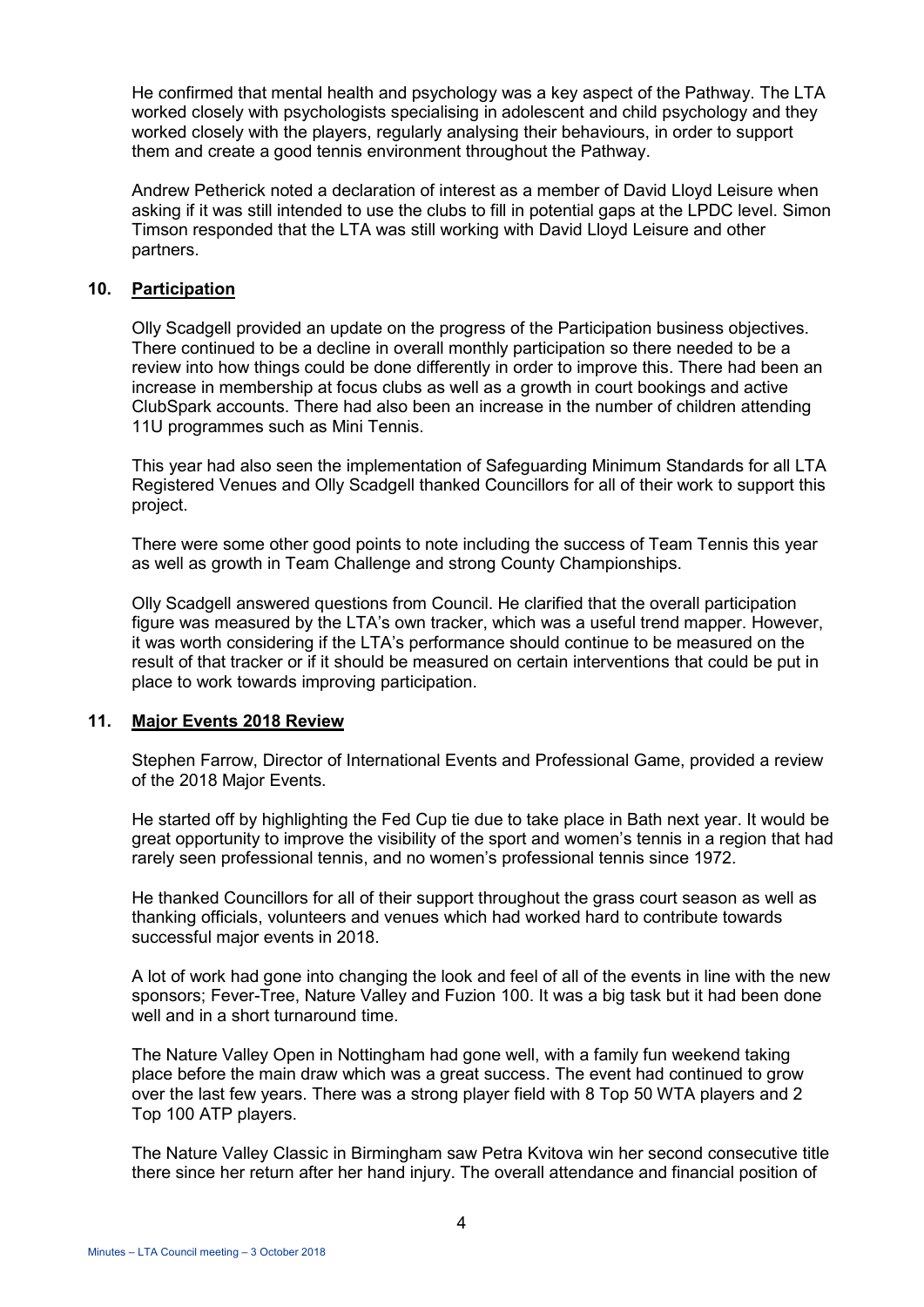the event needs improvement but all of the players continued to enjoy the event and the delivery of the event by the team was great. There were 4 Top 10 players in the draw.

The Nature Valley International in Eastbourne had an amazing player field and a great quality order of play throughout the week. The success of this event was at a high with  $£1m$ of tickets already sold for 2019.

The Fuzion 100 Trophy Series was a great success with a strong player field and high attendance figures. Ticket sales were up by 40% and there was significant success of British players.

The Fever-Tree Championships had a successful year with a new look and feel and great new partnership with Fever-Tree in their first year as the new title sponsor. There were great improvements with spectator catering which was noticed in the considerable increase in commission on 2017. There was a peak TV audience of 2.2m although overall TV figures were impacted by the football World Cup.

The Davis Cup tie in Glasgow was challenging to deliver given slow ticket sales. It was a real team effort to put on the best event possible with Leon Smith at the heart of it, both on and off court.

It was highlighted that Great Britain had been awarded a wild card for the 2019 Davis Cup Finals. Further information about the event would be shared with Council in due course.

#### **12**. **Governance**

#### 12.1 Deputy President Nomination Process

The Deputy President explained the Deputy President nomination process. The appointment would take effect from 1 January 2020 but expressions of interest could be made now and he asked Councillors to inform Sheila Wall of any by 31 October 2018. He also asked Councillors to contact him if they wanted to discuss their future plans. The process would be slightly different this time with the interested parties being asked to present to the Deputy President, the CEO, the President and the Chairman. Some meetings would follow to hold discussions and then a recommendation would be made to Council.

#### 12.2 Councillor Contribution Review

The Deputy President noted that the results had been collated from the Councillor Contribution Review and had been set out in a report. This was included in the pack and was taken as read. He thanked everyone involved in the process, especially those that had led on the project and had collected the feedback.

There were questions from Councillors about some of the recommendations in the report. In relation to recommendation 6, it was confirmed that there would be occasions when certain topics would have to be redacted from Council meeting minutes. In relation to recommendation 11, it was clarified that this was in order to have greater clarity about who people are and what they do and that this should happen at local County level too. The process for contacting LTA employees for Councillor should first be to the Head of Region.

The Deputy President confirmed that the project would be completed again, but not every year. It was planned to complete it again towards the end of 2019.

Clare Hollingsworth noted that following this Councillor Contribution Review it would be good to conduct an overall Council Contribution Review. The Deputy President agreed and confirmed that this would be worked on.